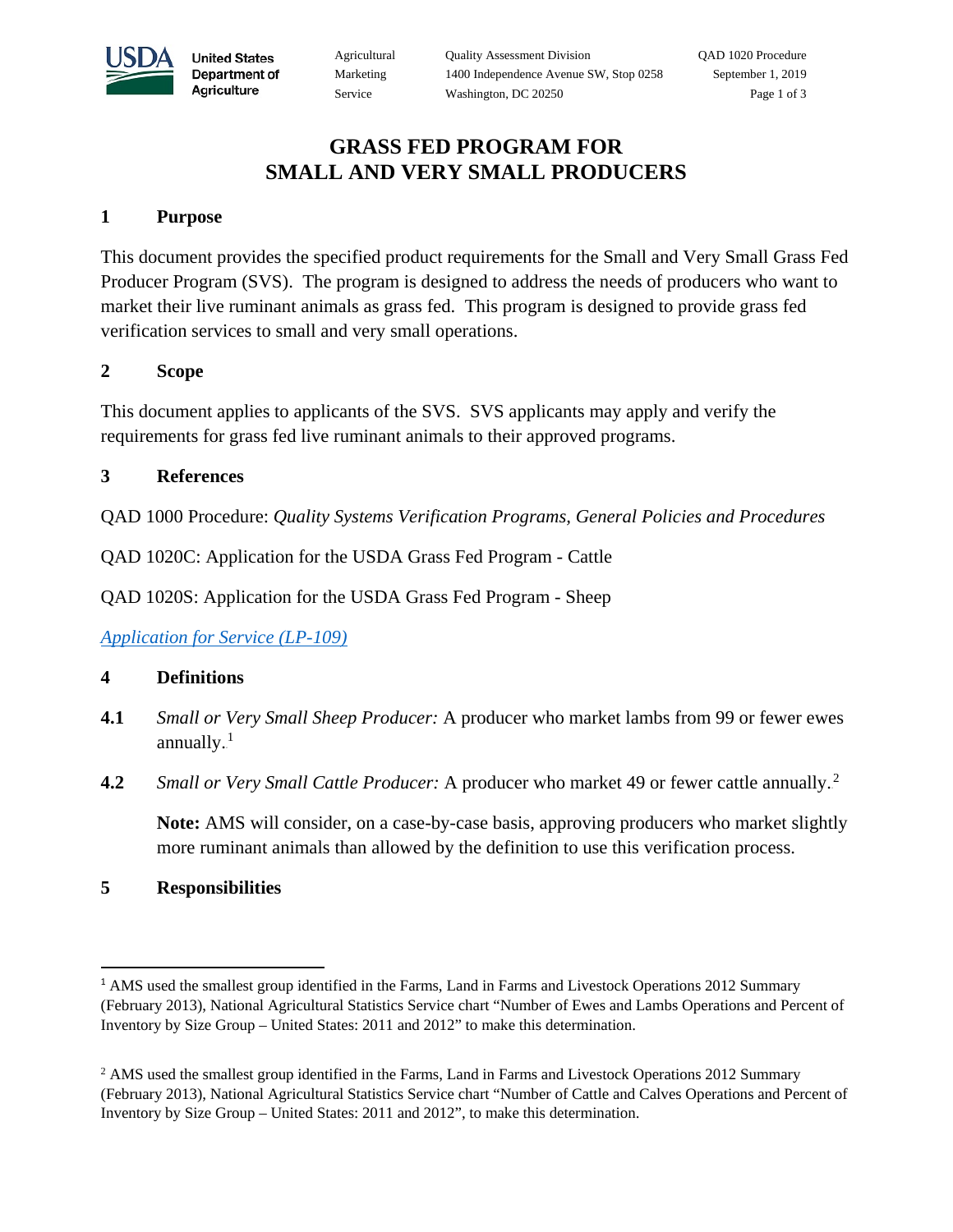

**United States** Department of Agriculture

- **5.1** Applicants must meet all applicable policies and procedures referenced in Section 3.
- **5.2** Applications should be submitted via email to QAD. Auditservice @usda.gov. If email is not possible hard copy application can be submitted to:

USDA, AMS, L&P Quality Assessment Division 1400 Independence Ave. S.W., Stop 0258 Washington, DC 20250

# **6 Application for Service**

**6.1** To request service, submit the following information to [QAD.AuditService@usda.gov:](mailto:QAD.AuditService@usda.gov)

a) *[Application for Service](http://www.ams.usda.gov/sites/default/files/media/LPS-109.pdf) (LP-109)*. Applicants who have a LP-109 on file do not need to resubmit the document unless the information must be updated.

b) A cover letter (hard copy or in electronic form) requesting services for each program in which the applicant wishes to participate.

c) A complete copy (hard copy or in electronic form) of the applicant's program documentation as described in the individual program procedure, as applicable. Email the documentation to [QAD.AuditService@usda.gov.](mailto:QAD.AuditService@usda.gov)

**6.2** An applicant may cancel the application process at any time. Applicants are responsible for fees accrued prior to canceling their application.

## **7 Audit Process**

- **7.1** Applications will undergo a desk audit for initial approval of the farm or ranch.
- **7.2** The approval will be for a two-year period.
- **7.3** Due to individual complexities of some operations an onsite audit may be required to ensure conformance to the Grass Fed Program.
- **7.4** The cost of the desk audit and if necessary, the onsite audit will be borne by the applicant. Cost for the normal desk audit is an approximate one (1) hour fee rate as charged by the Quality Assessment Division.

## **8 Program for Grass Fed Ruminant Animals**

- **8.1** Grass and forage shall be the feed source consumed for the lifetime of the ruminant animal, with the exception of milk consumed prior to weaning.
- **8.2** The diet shall be derived solely from forage consisting of grass (annual and perennial), forbs (*e.g.*, legumes, Brassica), browse, or cereal grain crops in the vegetative (pre-grain) state.